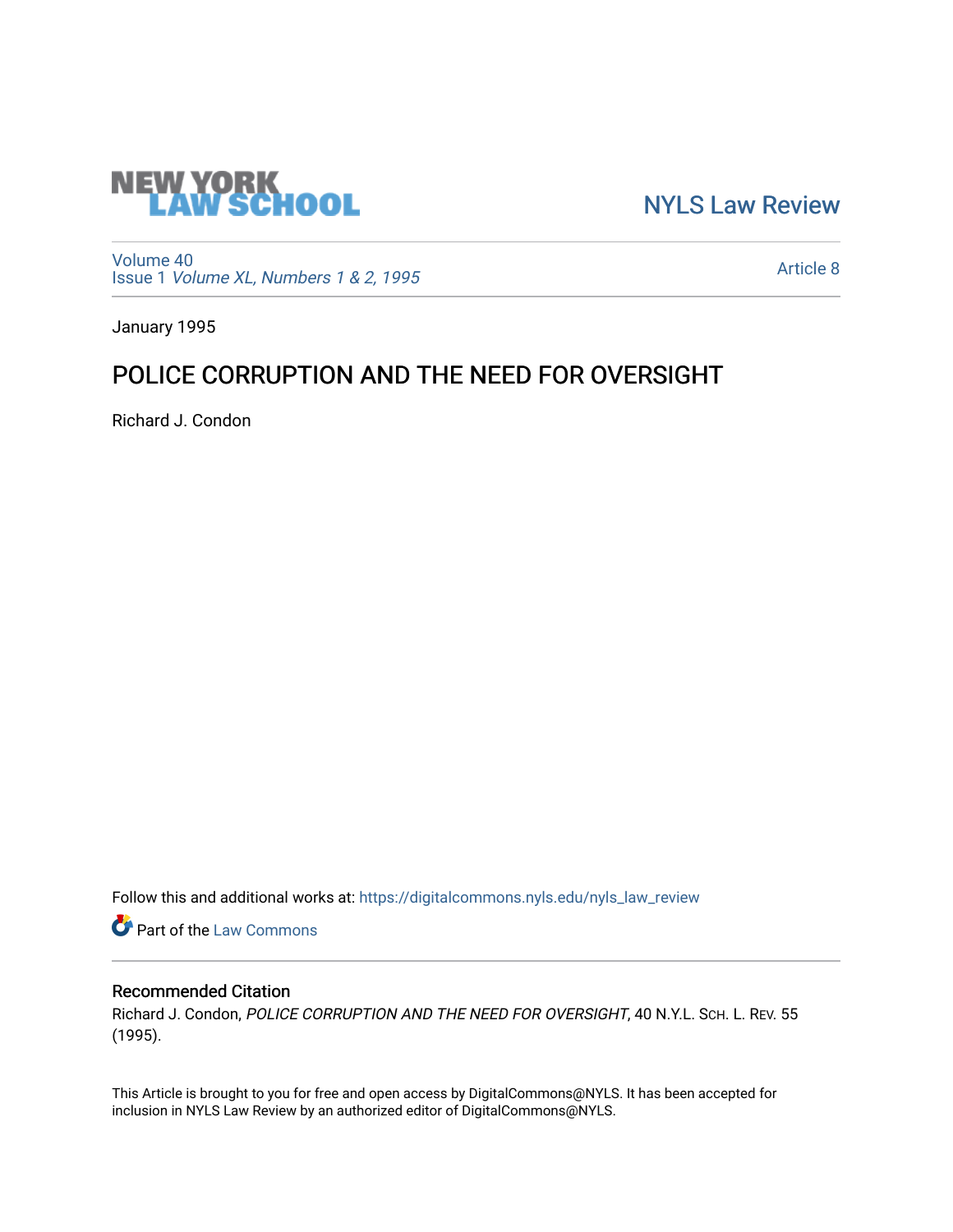#### **SPEECH**

### POLICE CORRUPTION **AND** THE **NEED** FOR OVERSIGHT

#### RICHARD **J.** CONDON\*\*

I have looked at corruption within the New York City Police Department, and as the head of investigations for the special prosecutor's office and as Commissioner of the Police Department.1 I have also read all of the studies that have been done on corruption.2 Corruption is typically described as occurring in a twenty-year cycle: First there is corruption, which leads to scandal, which is followed by reform, which eventually creates a period of quietness-only to begin again. I do not

\*\* Senior Vice President and Director of Administrative Services, PaineWebber Incorporated.

1. Commissioner Condon spent nineteen years in the New York City Police Department, retiring in 1976 as Deputy Investigator. From 1976-1982, he served as Director of Investigations in the Office of the Special Prosecutor for Corruption in the Criminal Justice System in New York City. Commissioner Condon served as the Deputy Criminal Justice Coordinator from 1982-1983 and as the Commissioner for the New York State Division of Criminal Justice Services from 1983-1986. In 1986, he was appointed the First Deputy Commissioner for the New York Police Department and on Oct. 23, 1989, he was appointed the Commissioner of the New York City Police Department.

*2. See, e.g.,* N.Y. CITY COMM'N TO INVESTIGATE ALLEGATIONS OF POLICE CORRUPTION AND **THE** ANTI-CORRuPTION PROC. OF THE POLICE DEP'T, COMM'N REP. 72 (July 7, 1994) (Milton Mollen, Chair) [hereinafter **MOLL1N** COMM'N REP.]; REP. OF THE COMM'N TO INVESTIGATE ALLEGATIONS OF POLICE CORRUPTION AND THE CITY'S ANTI-CORRUPTION PROC. (Dec. 26, 1972) (Whitman Knapp, Chair) [hereinafter KNAPP **COMM'N** REP.]; *Hearing Held at the United States Court House, Foley Square, New York, N. Y., Mar. 14,* 1951 *before the Senate Special Comm. to Investigate Organized Crime in Interstate Commerce,* 82nd Cong., lst Sess. 975 (1951); SUP. **CT.,** APP. DIv., FIRST JUD. DEP'T, **FINAL** REP. OF SAMUEL SEABURY, REFEREE, IN **THE** MATTER OF **Tm** INVESTIGATION **OF THE** MAGISTRATES' CTS. IN **THE** FIRST JUD. **DEP'T** AND THE MAGISTRATES THEREOF, **AND** OF ATrORNEYS-AT-LAW PRACTICING IN SAID **CTS.** (Mar. 28, 1932) (Samuel Seabury, Referee); REP. OF THE SPECIAL COMM. OF THE BOARD OF ALDERIEN OF **THE** CITY OF N.Y. TO INVESTIGATE **THE** POLICE DEP'T (June 10, 1913) (Henry H. Curran, Chair); REP. **AND** PROC. **OF** THE SPECIAL COMM. APPOINTED TO INVESTIGATE THE POLICE DEP'T OF **THE** CITY OF N.Y. AS TRANSMrITED TO THE LEGISLATURE (Jan. 18, 1895) (Senator Clarence Lexow, Chair).

55

<sup>\*</sup> Mr. Condon delivered these remarks at a symposium sponsored by the New York Law School Law Review in conjuction with the New York Law School Center for New York City Law on March **30,** 1995 entitled *Police Corruption, Municipal Corruption: Cures at What Cost?* [hereinafter Symposium].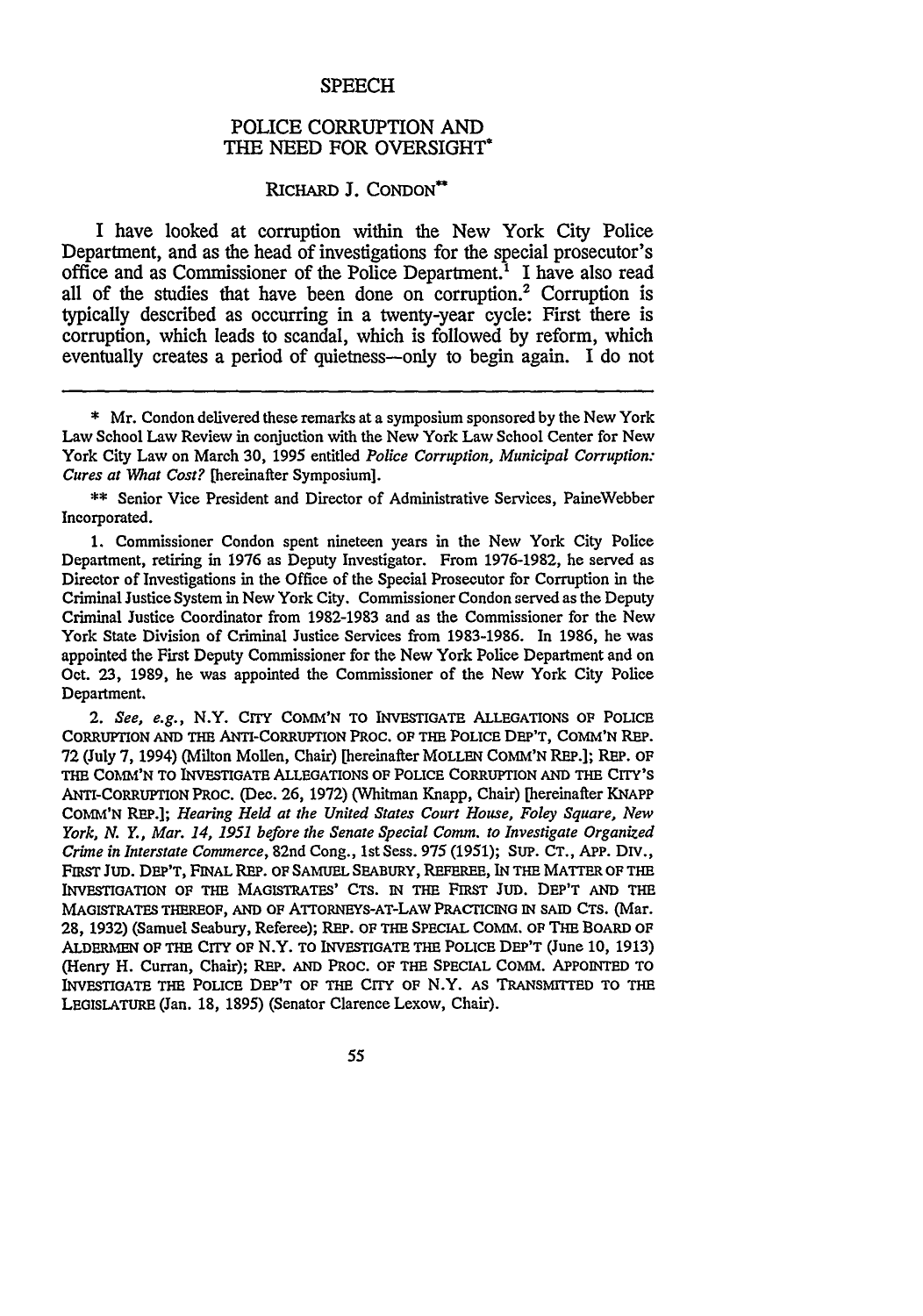think that is so. Having read all of the reports, I think that what happened up until the formation of the Knapp Commission was corruption, scandal, an attempt at reform, a lying low of the people who were involved in the corruption, and then a flourishing of the corruption again. The hierarchical nature of corruption in the Police Department was proof of this. For example, when vice was prominent, everyone in certain units had the right to be paid to protect gambling and vice. By the end of the Knapp Commission, it was visible even with the City.

But following the Knapp Commission's report, I think what happened is that the nature of corruption actually changed, and I think this change was very important. Several things came together to effect this change: the Knapp Commission; the Office of the Special State Prosecutor;<sup>3</sup> a reform Police Commissioner in Pat Murphy;' and the *New York Times* actively covering the investigation.<sup>5</sup>

So there was a change that took place between 1972, when the Knapp Commission held its hearings, 6 and **1993** when the Mollen Commission held its hearings.<sup>7</sup> The Mollen Commission, which I think did a very fine job, by the way, found no evidence of corruption that went above the level of patrolman.<sup>8</sup> There may have been one or two sergeants, but for the most part it was police officers.<sup>9</sup> I think what the Mollen Commission found, and what I personally find frightening, was crews of patrol cops who were either "shaking down" or actually robbing narcotics

4. Patrick Murphy was Police Commissioner from 1970 to 1973. Mr. Murphy also participated in the Symposium. *See* Patrick V. Murphy, Speech: *Police Corruption and the Need for Leadership,* 40 N.Y.L. **SCH.** L. REV. *65 (1995).*

*5. See, e.g.,* David Burnham, *City Opens Study of Policing Police,* N.Y. TIMES, Apr. 24, 1970, at **Al;** David Burnham, *Gamblers' Links to Police Lead to Virtual 'Licensing',* N.Y. TIMES, Apr. 26, 1970, at **Al;** David Burnham, *Graft Paid to Police Here Said to Run into Millions,* N.Y. TIMES, Apr. 25, 1970, at **Al;** David Burnham, *Police Corruption Fosters Distrust in the Ranks Here,* N.Y. *TIMES,* Apr. 27, 1970, at **A1;** William E. Farrell, *Leary Assails Articles in 77mes on Police Corruption as 'Unfair',* N.Y. TIMEs, Apr. 29, 1970, at **Al;** Martin Tolchin, *City Opens Study of Police Graft,* N.Y. TIMES, Apr. 28, 1970, at **Af.**

6. The Knapp Commission Hearings were held between Oct. 19, 1971 and Dec. 21, **1971.** *See* **KNAPP CoMM'N** REP., *supra* note 2.

7. The Mollen Commission Hearings were held between Sept. **27,** 1993 and Oct. **7,** 1993. *See* MOLLEN COMM'N REP., *supra* note 2.

**8.** *Id.* at **15-16.**

*9. Id.*

**<sup>3.</sup>** In **1972,** as a result of the Knapp Commission, the Governor created the Office of the Special State Prosecutor. It had city-wide jurisdiction to investigate allegations of corruption within the entire criminal justice system, including the Police Department. *See* MOLLEN COMM'N REP., *supra* note 2, at 72.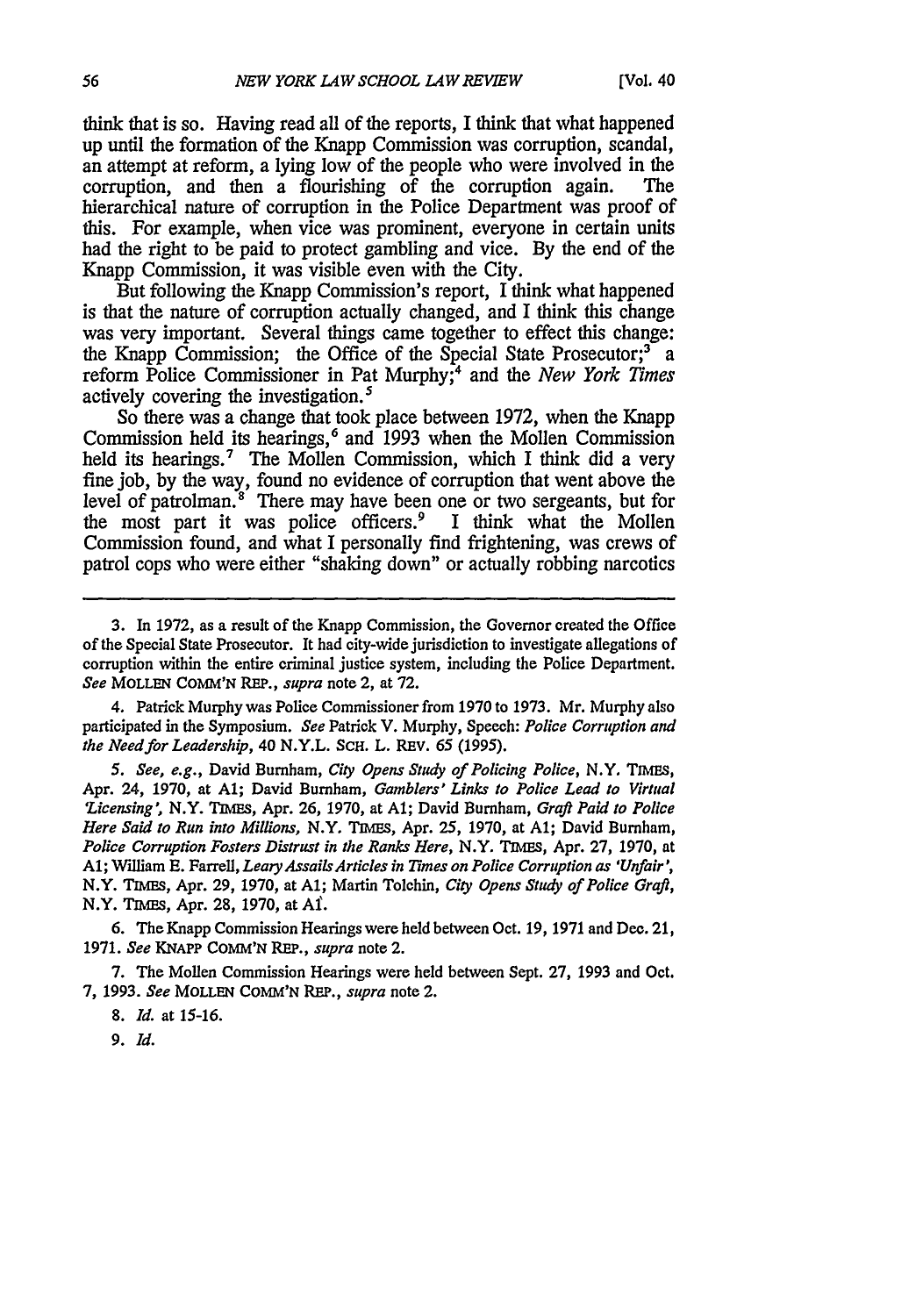dealers,"0 and they seem to have flourished in small groups in several precincts. I agree with Ben Ward's belief that the Mollen Commission's findings do not reach the level of what the Knapp Commission found." But I think the importance of what the Mollen Commission recognized, and what the independent oversight board will hopefully continue to recognize, is that if this type of corruption continues, eventually you will return to this same hierarchical type of corruption. If these groups of cops who are stealing money from narcotics dealers are not caught, eventually they will be promoted within the Police Department.

These are the people that are going to go on to other assignments. If anyone thinks that you get religion after you leave a particular assignment, that's not true. People who are corrupt are corrupt, and continue to be corrupt. I think the real strength of the Mollen Commission's contribution was pointing out that there was a new type of corruption,<sup>12</sup> the type of corruption that we have to be more aware of than we are. I think what happens too is that, like the army, we fight the last war. I do not think that anyone thought that this type of corruption was going on to the extent that it seems to have been-and, unfortunately, this type of corruption is probably not going to be the last type of corruption.

I think you just have to look to wherever the money is. You have new immigrant groups pursuing activities that are different from activities that are being pursued now. If there is a chance to make money that way, then people who are corrupt and police officers who are corrupt will try to make money that way. You have to constantly look at what is going on in the city of New York, re-evaluate, and find out how to stop the emerging type of corruption.

There are a few other things that I wish to suggest. I believe that there should be an independent group overseeing police corruption in the city of New York. I think that the Police Department, internally, will always have other imperatives: it has a certain budget, a certain number of people, and a certain number of things that must be pursued.

Pat Murphy talked about police officers who were shot in 1971.<sup>13</sup> In the late 1980s, I cannot recall a police officer who was murdered who was not murdered in relation to the crack epidemic that took hold of the City during that time. If you look at the people who are running the Police Department now, you will find that the fellow who is running the

**13.** *See* Murphy, *supra* note 4, at **71.**

**<sup>10.</sup>** *Id.* at **22-23.**

**<sup>11.</sup>** *See* Benjamin Ward, Speech: *A Former Commissioner's View on Investigating Corruption, 40 N.Y.L. SCH. L. REV. 45, 45 (1995).* 

<sup>12.</sup> MOLLEN COMM'N REP., *supra* note 2, at 10, 16 (testimony of Michael Armstrong).